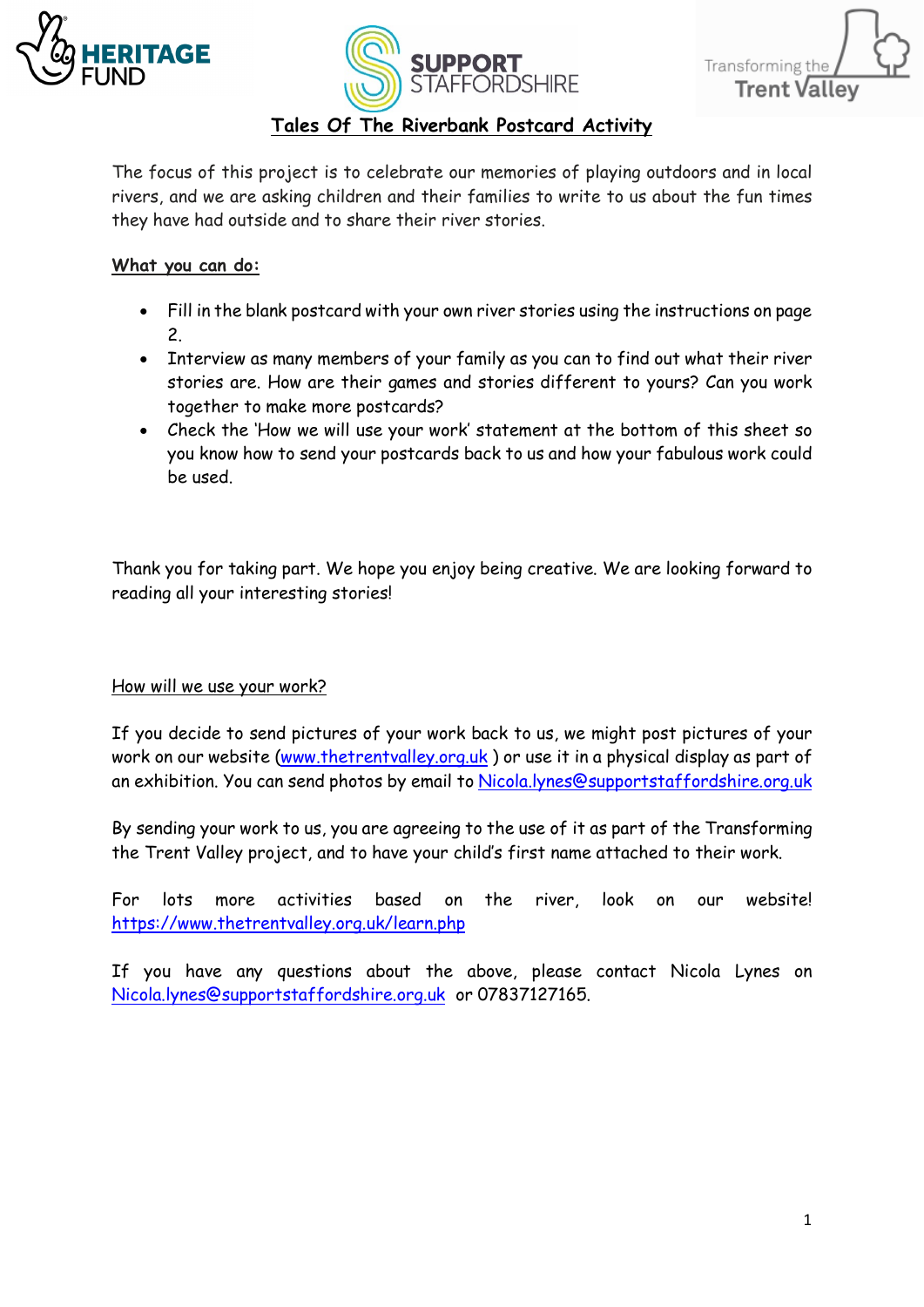





## **To create a fantastic river tale postcard we would like you to:**

- Write about the fun, and games you have played in or around the river. Any funny stories are very welcome!
- Write about what your favourite thing about rivers and nature is.
- Write about any wildlife you have seen such as fish, birds or creatures you did not expect to see.
- Tell us about where the river is and what it is called.
- Write your name at the bottom and your age.
- Draw, design, paint, or collage a picture on the back of the fun you have had at the riverbank. You could even create a picture of what you want to do next time you are at the river.

Once you've finished your postcard, send it back to us using the enclosed stamped address envelope!

Here are some examples of the memories we have already received:

*"I used to think I was Pocahontas and in Cannock Chase, Rolleston woods or the wetlands in Hatton and Tutbury I used to run with the wind, keep careful watch over the birds, squirrels, mice and fish, and draw flowers and plants with my felt tips and pastels. I would play hide and seek with my siblings too.'* 

*'One year I even found a horseshoe beneath the silt and we took it home for good luck. We nailed it to our porch and it has stayed there ever since.' (memories of playing outdoors in the 1990's)"*

*"A few of us would set off to the Ox Hay, Stapenhill Gardens or Shobnall Park. We'd have a football or cricket gear. To eat we'd have a jam sandwich to drink a pop bottle filled with luke warm tap water. We'd be out all day, coming home at dinner time." (memories of playing outdoors in the 1960s)*

Can your parent, guardian or other family members make a postcard of their own and tell us about their memories of playing the river? How are their games and memories different to yours?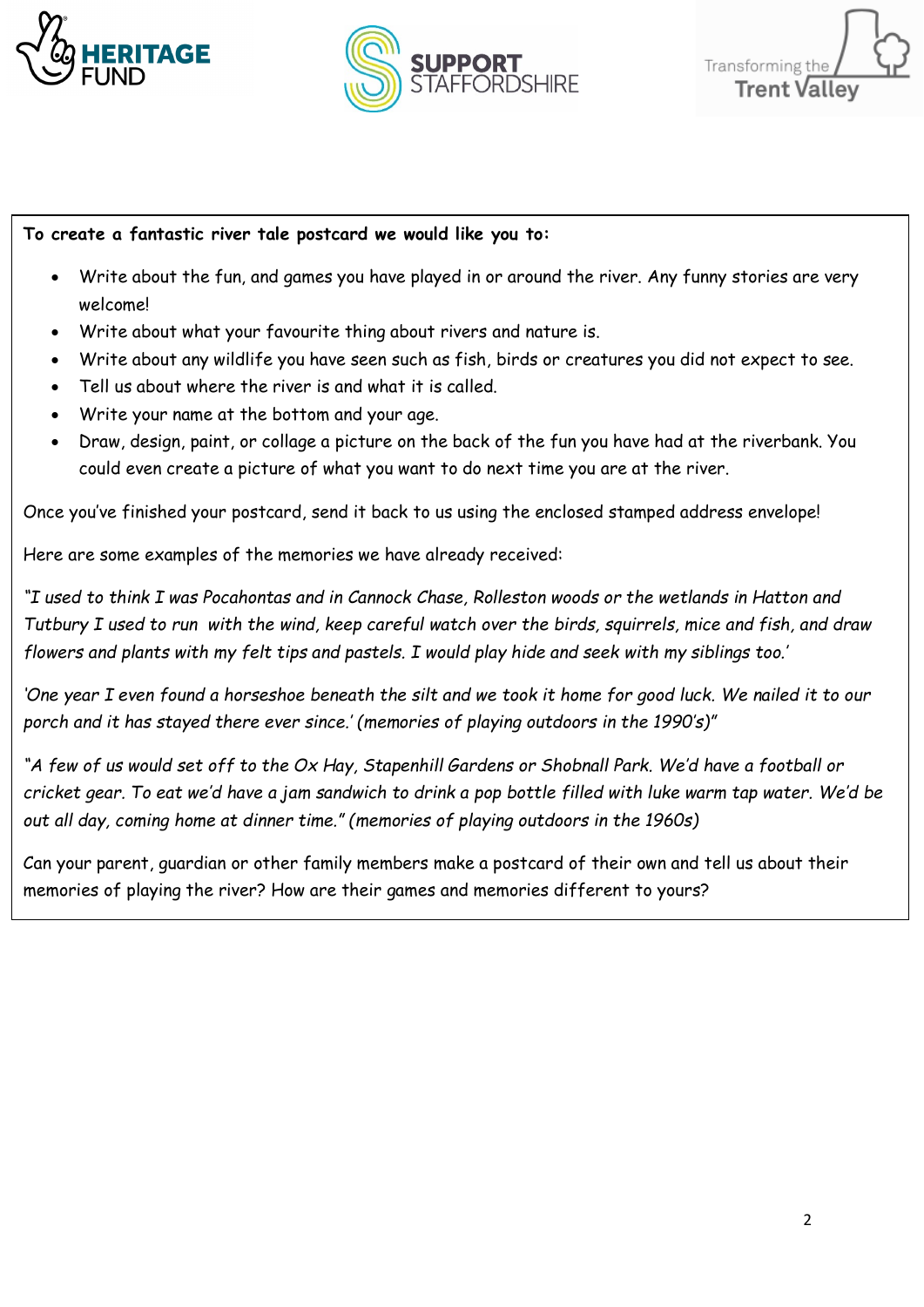





| 19 Lower Brook Street | Rugeley | Staffordshire | W515 2BZ |  |
|-----------------------|---------|---------------|----------|--|
|                       |         |               |          |  |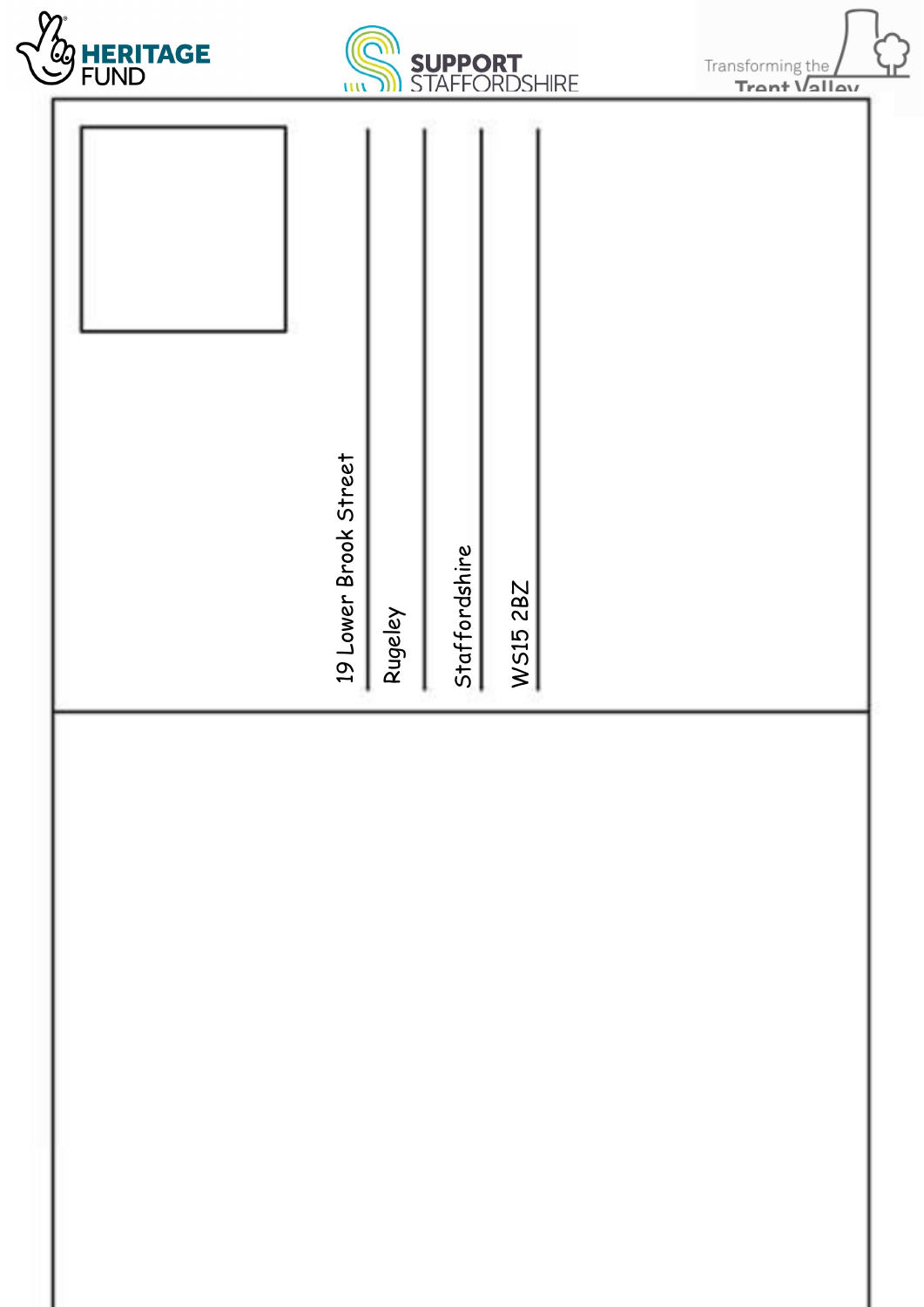| 19 Lower Brook Street<br>Staffordshire<br>W515 2BZ<br>Rugeley | <u>)</u> |
|---------------------------------------------------------------|----------|
|                                                               |          |

 $\leq$